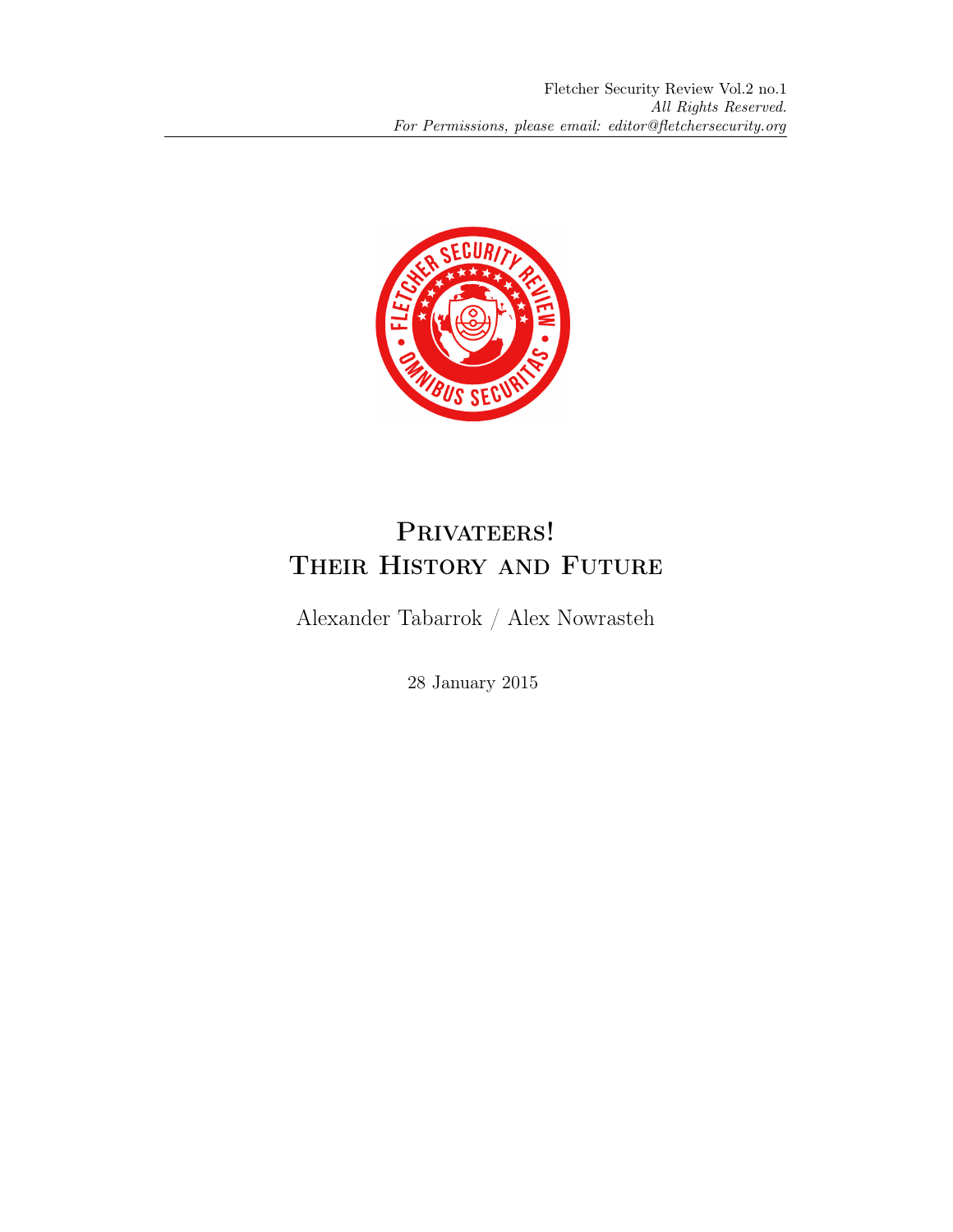### 1 Introduction

Government employment of private military firms is not a new phenomenon. During the Age of Sail, naval powers issued privateering licenses to shipowners, allowing and encouraging them to raid enemy commerce and attack foreign navies during times of war  $-$  a system that bears several similarities to modern military contracting. But private enterprise did not go to war in a legal vacuum. Privateering licenses were tightly regulated and their holders overseen by courts, which coexisted with other institutions that channeled private resources into war efforts at low cost to the state. Drawing on the American experience, we discuss the legal and economic structures of privateering, evaluate its effectiveness, explain its fall into disuse, and then discuss the recent return of private military forces and the prospects for reviving institutions similar to those that regulated privateering.<sup>1</sup>

## 2 Historical and Legal Foundations

Privateering was governed by a substantial system of legislation enforced through admiralty courts, prize courts, and bonds. In the United States, this system is founded on Article 1, Section 8 of the U.S. Constitution which gives Congress the power to "grant letters of marque and reprisal," a power closely related to Congress' preceding power: "to declare war." Letters of marque and reprisal, granted since the twelfth century, were designed to transform the anarchy of retaliation into lawful methods of seeking restitution. Sovereigns issued letters of marque and reprisal to raid enemy ships during wartime or periods of heightened international tensions. These special mechanisms allowed private means to be dedicated to public wars.

Privateering played a critical role in the American Revolution, with around 700 licensed privateers active, compared to only about 100 ships in the official U.S. Navy.<sup>2</sup> The apogee of American privateering, however, was the War of 1812. On June 18, 1812, Congress declared war on Great Britain and began to issue letters of marque and reprisal.<sup>3</sup> On June 26, 1812, Congress followed its declaration of war with greater detail on how privateers would be regulated.<sup>4</sup> In this, Congress and the president who subsequently added to the regulations drew upon hundreds of years of legal traditions, practices, and regulations.<sup>5</sup>

The private market's response was swift. For example, the privateer Comet, owned by a group of wealthy Baltimore investors who anticipated the war, was commissioned on June 29, just 11 days after the declaration of war. On July 12, the Comet cleared Baltimore's harbor along with several other privateers, capturing its first prize on July 26, the 400-ton Henry.<sup>6</sup> In less than 30 days a fleet of cruisers was launched from the coast of America ready

<sup>1</sup>We draw upon Alexander Tabarrok, "The Rise, Fall, and Rise Again of Privateers," The Independent Review, Vol. 11, No. 4 (Spring 2007), 565–577.

<sup>2</sup>Reuben E. Stivers, Privateers and Volunteers: The Men and Women of Our Reserve Naval Forces, 1766 to 1866 (Annapolis: Naval Institute Press, 1975); U.S. Maritime Service Veterans, "Privateers and Mariners in the Revolutionary War," website, May 29, 2012, available from http://www.usmm.org/revolution.html last accessed January 23, 2015.

<sup>&</sup>lt;sup>3</sup><sup>4</sup>An Act Declaring War Between the United Kingdom of Great Britain and Ireland and the Dependencies Thereof, and the United States of America and Their Territories', Annals of Congress, 12th Congress, 1st Session, 2323-2324, available from http://memory.loc.gov/ammem/amlaw/lwac.html.

<sup>4</sup> 'An Act Concerning Letters-of-Marque, Prizes and Prize Goods', Annals of Congress, 12th Congress, 1st Session, 2327-2328.

<sup>5</sup>See Hugo Grotius, Commentary on the Law of Prize and Booty (Indianapolis: Liberty Fund, 2012). Available from Project MUSE, http://muse.jhu.edu last accessed October 20 2014.

<sup>6</sup>Jerome R. Garitee, The Republic's Private Navy (Middletown: Wesleyan University Press, 1977), 150.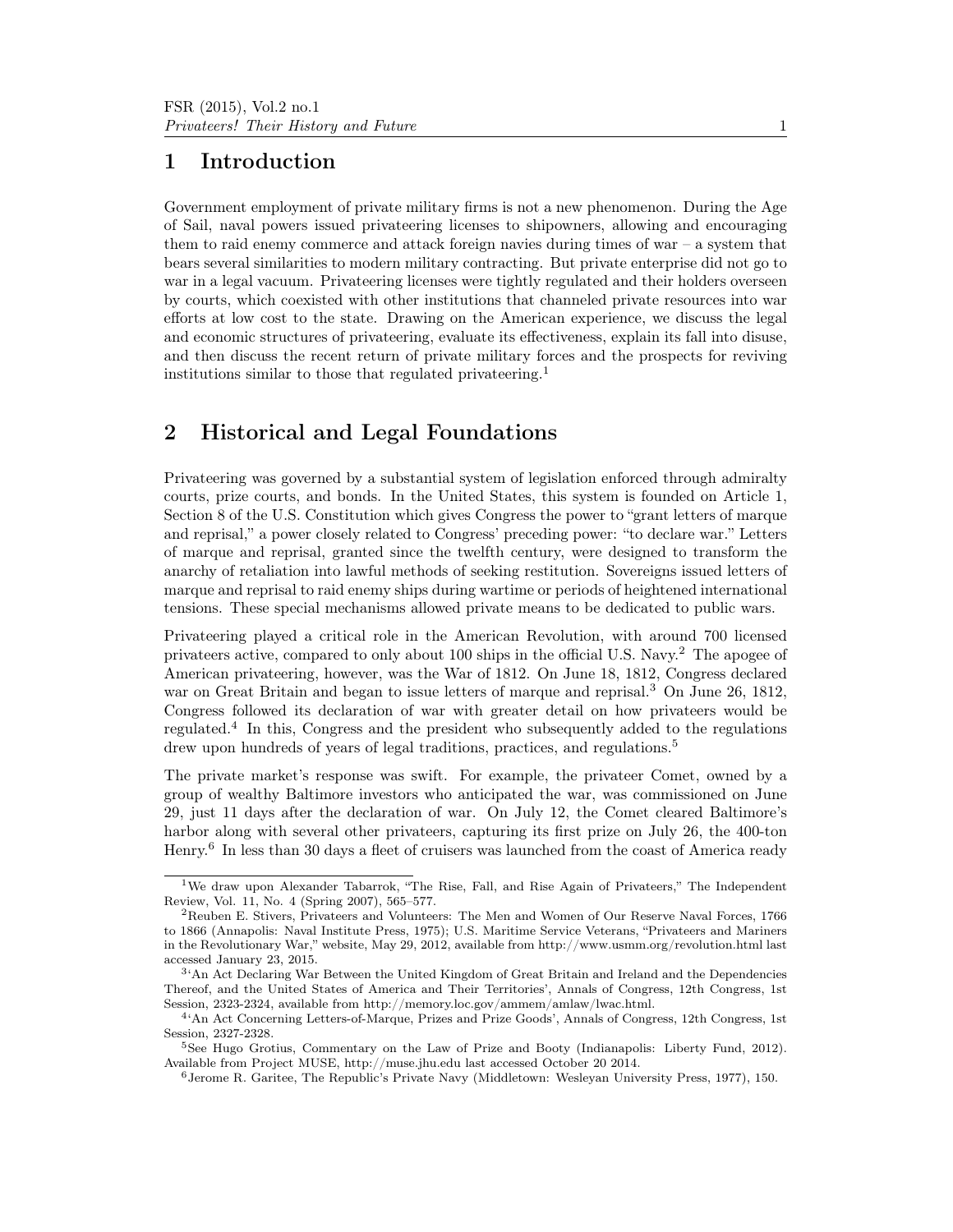to harass and imperil the British commercial fleet throughout the world.<sup>7</sup> The privateers' entrepreneurial foresight and readiness stands in sharp contrast to that of the U.S. Navy, which had only eight seaworthy ships when the war began.<sup>8</sup>

### 2.1 Legal Institutions and Performance Bonds

In the era of the Comet, acquiring a privateer's license, called a commission, was the first step required by law in outfitting a privateer. Without a commission and oversight by a court, the privateer could not sell its prizes. A privateer's license was recognized as valid by courts throughout the world. Unlike pirates, who were punished as criminals outside the rule of law, privateers lawfully interfered with enemy shipping and were treated as opposing military forces under the law of nations. If a British warship captured an American privateer, for example, its captain and crew would be accorded the same rights as captured officers and crew of the U.S. Navy.

When a privateer captured a valuable prize, it was manned with a prize master and crew and instructed to set sail for the nearest friendly port. From the moment a prize arrived, its new owners were subject to rules regulating how they profited from the ship and its holdings. The cargo and ship could not be legally disturbed (no "breaking bulk") until the privateer had proven in a court of law that the vessel was owned by the enemy. To thus "condemn" a vessel, the privateer relied on the captured ship's papers, and the court would question the prize's captured officers, crew, and passengers. If the prize was found to be lawful, it was sold in a court-ordered auction. Congress stipulated, however, that if a court found a capture to have been made without just cause or otherwise unreasonably, it could order the owners of the privateer to pay restitution to those harmed by the unlawful capture.<sup>9</sup>

The courts were judicious toward enemy vessels and their owners. A court declared the first two American prizes in the War of 1812 to be invalid because their skippers had not yet had the chance to learn of the state of war.<sup>10</sup> American courts, operating under U.S. law, were even established in foreign countries to adjudicate prize cases brought by privateers who took their prizes to foreign ports. Benjamin Franklin sat as a judge in one such court in Paris during the American Revolution.<sup>11</sup>

Congress also required that privateers respect the persons, property, and ships of neutral nations and legislated to incentivize the proper treatment of neutrals.<sup>12</sup> Privateers with crews of fewer than 150 men were required to pay a performance bond—a financial instrument whereby the purchaser forfeits the value if he violates the rules of the agreement—of USD 5,000. Ships with a larger crew paid USD 10,000. Each bond had to have at least two

<sup>7</sup>Garitee notes that "The instructions given Captain Henry Dashiell of the privateer Saranac in January of 1815 reflected experiences gained in two and half years of war. . . .they instructed Dashiell to cruise for ten days east of Bermuda and then to head for Barbados for a twenty-day cruise. If he still had sufficient officers and men to man prizes, he was then to steer for Madeira. After Madeira, off the African coast, the captain was to use his discretion, but he was encouraged to cruise in and off the English and Irish channels." See Garitee, The Republic's Private Navy, 144.

<sup>8</sup>Donald B. Chidsey, The American Privateers (New York: Dodd, Mead & Company, 1962), 89.

<sup>&</sup>lt;sup>9</sup>'An Act Concerning Letters-of-Marque, Prizes and Prize Goods', Annals of Congress, 12th Congress, 1st Session, 2327-2328.

 $10$ Chidsey, The American Privateers, 88. For other examples of the courts invalidating prizes and enforcing payment of damages, see Garitee, The Republic's Private Navy, 156, and Donald A. Petrie, The Prize Game (Annapolis: Naval Academy Press, 1999), 160.

<sup>11</sup>Petrie, The Prize Game, 155.

<sup>12</sup>Garitee, The Republic's Private Navy, 97-98, "An Act Concerning Letters-of-Marque, Prizes, and Prize goods," 2327-2328.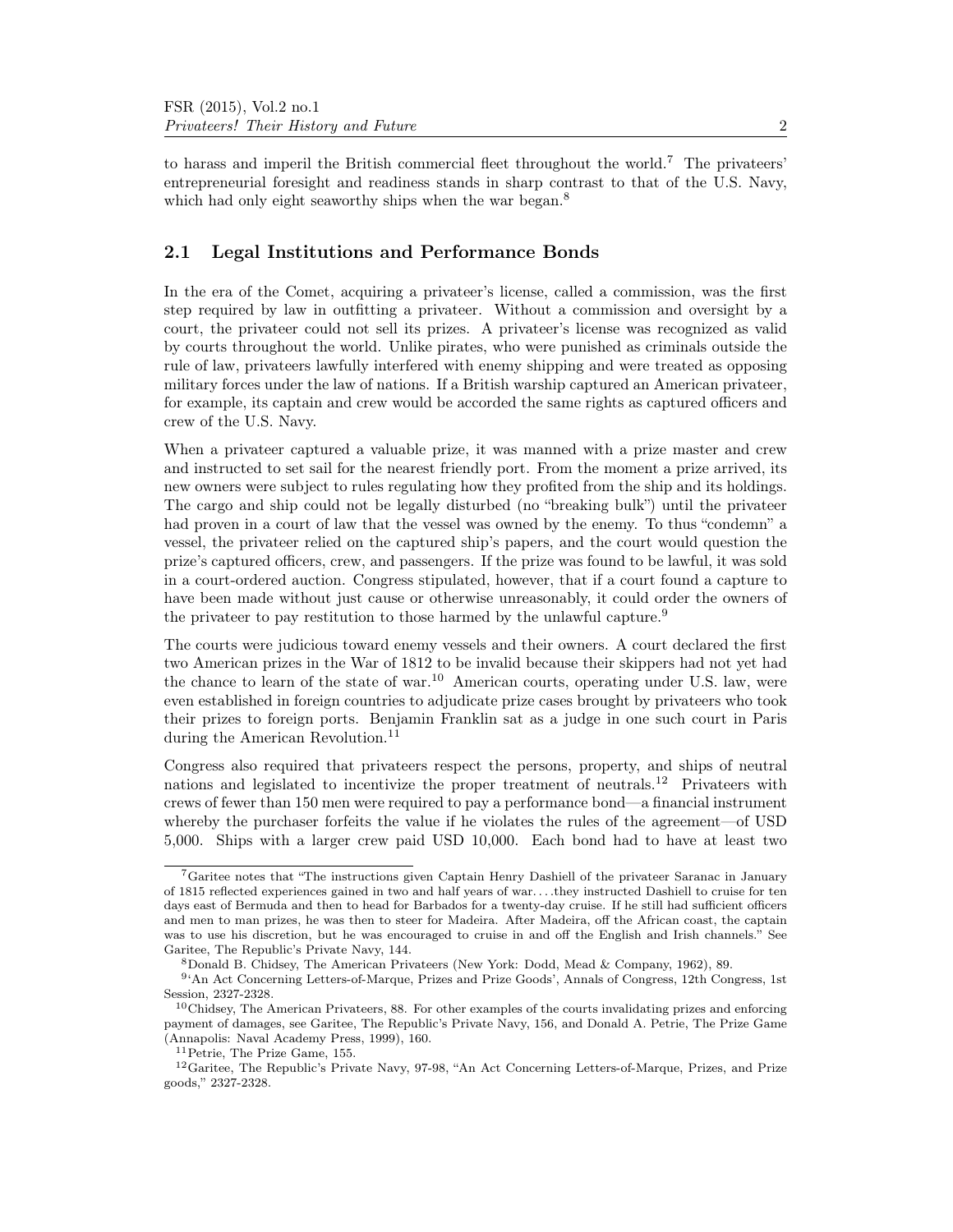responsible sureties who did not have a financial stake in the privateer.<sup>13</sup> The performance bond ensured that privateers would follow the rules laid down by Congress and the law of nations or face a large financial penalty – the value of the bond. In addition, the privateering ship itself was a form of collateral that could be sold by the courts to pay an adverse judgment. A typical privateer outfitted for around USD 25,000, not including wage advances to the crew, and the potential loss of that investment was a real deterrent against unlawful behavior.<sup>14</sup>

### 2.2 Ransoms

Capture followed by auction was not the only option available to the privateer. If the crew was short and the prize was far from a friendly port, the privateer could ransom the captured ship back to its captain, who would agree on behalf of the prize's owners to pay the ransom at a later date. The privateer would then release the prize and crew with papers that guaranteed the prize's safety if intercepted by another American privateer. Captain Boyle of the Comet, for example, chose this option at least four times during the War of 1812, agreeing to a USD 5,000 ransom in each case.<sup>15</sup>

The ransom took the form of a bond – a promise from the owners of the ship to the privateer, with the captain of the merchant ship as the surety.<sup>16</sup> By themselves, promises seldom create expectations solid enough to support a well-established business practice such as ransom. There existed three legal constructs that helped a privateer recover a ransom in the event that the owners refused to pay.

First, ransoms were contracts enforceable in courts. While under British common law a promise made under duress was not enforceable, the threat under which ransom bonds were agreed was not personal but against the cargo and ship which the privateer had the legal right to sink.<sup>17</sup> The privateer did not have standing to sue a British owner of a merchant vessel in Britain's courts. However, the captain of the captured vessel, who was the surety for the ransom, could be sued and could in turn sue the owner in British courts. If the surety's suit was successful, he would then use the judgment to compensate the American owners of the ransom bond.

Second, the merchant's assets outside of the enemy nation could be legally seized through a process called repossession. When a merchant's vessels entered American or foreign ports, agents of the privateer could initiate legal action to seize them. After the British parliament made ransom promises unenforceable in 1782, thereby nullifying their status under common law, British merchants continued to pay ransoms because such promises were enforceable in the courts of other nations. During the War of 1812, the British government largely turned a blind eye toward these payments.

Third, the privateer often took a hostage, usually the captain of the ship or another officer, who would be released only after the ransom was paid. The hostage, in some instances, also served as the surety for the ransom bond and could be released to initiate legal action against the merchant ship's owners. Because the hostage was the surety, he owed the privateer for the value of the ransom if the owners did not pay, thus aligning the incentives of the privateer

<sup>13</sup>'An Act Concerning Letters-of-Marque, Prizes, and Prize goods', 2327-328.

<sup>14</sup>The cost of a privateer is from Garitee, The Republic's Private Navy, 111, 125. USD 25,000 in today's dollars using the CPI is USD 452,000 or USD 4,840,000 using the wages of unskilled labor as a comparison. See Tabarrok, 'The Rise, Fall, and Rise Again of Privateers'.

<sup>15</sup>Garitee, The Republic's Private Navy, 272.

<sup>&</sup>lt;sup>16</sup>Henry Wheaton, A Digest of the Law of Maritime Captures and Prizes (New York: Forbes & Co, 1815), 236.

<sup>17</sup>Petrie, The Prize Game, 20.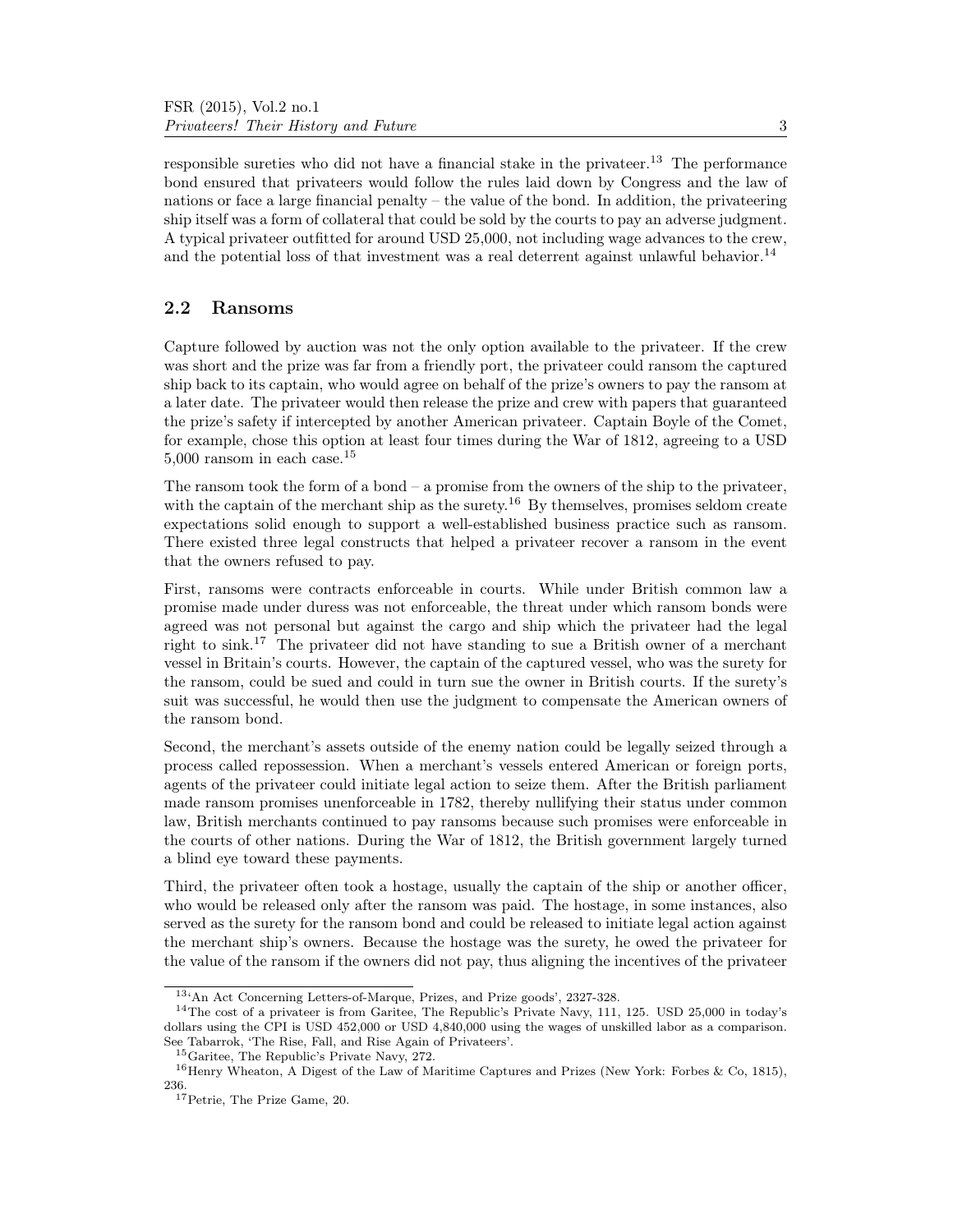and hostage to seek redress in the courts. Privateers and merchantmen negotiated the terms under which such hostages were kept, extending even to how they would be cared for.<sup>18</sup>

For privateers, the reliability of ransom as a business option reduced the relative attractions of violence, mitigating the loss of life and the destruction of property. Those same benefits also accrued to enemy merchants, who easily preferred ransom costs to the destruction of property. This logic is straightforward: it is better to be taxed than to lose all of one's property. Ransom also benefited the government commissioning the privateers, as the option allowed its mobile and adaptive fleet to stay at sea for longer periods and harass ships closer to enemy shores. From the perspective of the state there were disadvantages to the practice of ransom, however, the most significant being that enemy ships and personnel were not removed from the war effort, but merely taxed.

#### 2.3 Parole

This downside was equally evident in the legally defined practice of parole, which was also available to privateers. When a privateer captured a vessel of too low a commercial value to be worth sending back to port as a prize, the privateer could let the crew of the captured ship go free along with prisoners from previous prizes. Such freedom, granted with restrictions on the behavior of the released prisoners, was called a parole. It was expensive for a privateer to feed and guard large numbers of prisoners, which was required by the law regulating privateers.<sup>19</sup> The privateer's ability to take future prizes and the duration of its cruise were reduced by the presence of prisoners.

The advantages of parole were many. For privateers, granting a parole could increase the length and range of cruises. For enemy merchants, parole decreased the costs of being captured but still imposed a significant burden. States, however, had to balance the greater freedom afforded its privateers versus the fact that parole did not decrease the supply of sailors available to the enemy.

#### 2.4 Privateering Firms: Incentives and Organizations

A privateering firm earned revenues from ransoms and the sale of prizes. Merchant ships converted to privateers typically paid their crewmen fixed wages, as typical merchant sailors were paid, but they also earned shares of any prizes they captured. Crewmen on private menof-war were paid exclusively in shares and therefore only earned their keep if they successfully captured prizes. Sailors in the Royal Navy and the U.S. Navy were not as well incentivized.

Typically the owners of the privateering venture would keep half the shares, and the captain and crew would receive the other half (excluding shares devoted to repairs and maintenance and reserved for the captain to award crewmembers for especially meritorious conduct). The Articles of Agreement for the privateer Comet were typical. When in 1812 the Comet captured a British prize, the Hopewell, for example, Captain Boyle and his crew owned 256.75 shares in total (plus 13.25 shares at the Captain's disposal for rewards.) Boyle himself owned sixteen shares, the 1st lieutenant nine, the Captain of Marines six, each able-bodied seaman two and so forth down to the greenhands who owned one share each.<sup>20</sup> The captain kept

<sup>18</sup>Peter T. Leeson and Alex Nowrasteh, "Was Privateering Plunder Efficient?," Journal of Economic Behavior and Organization, Vol. 79, No. 3 (August 2011), 312-313.

<sup>19</sup>Garitee, The Republic's Private Navy, 97-98.

<sup>20</sup>Garitee, The Republic's Private Navy, 192.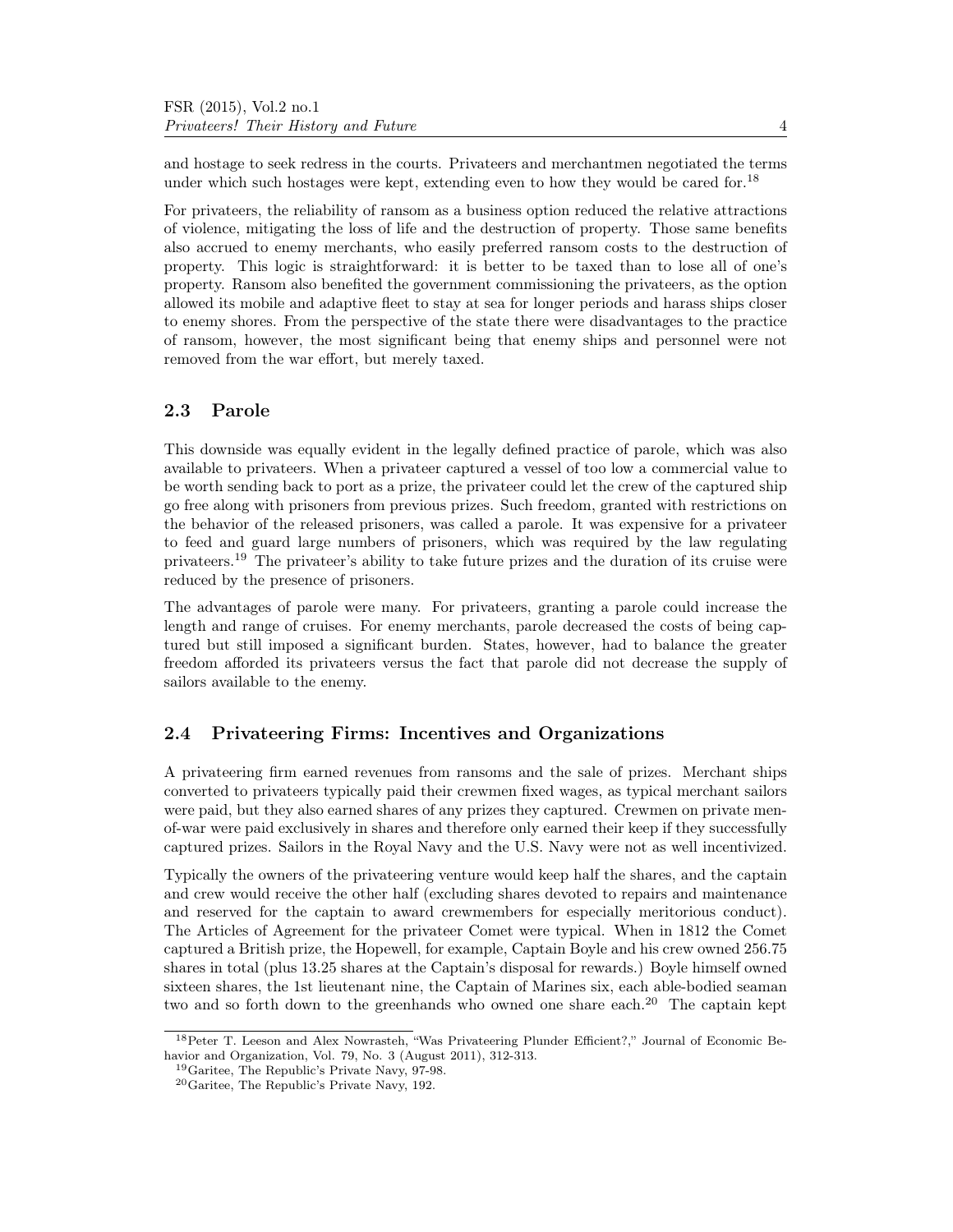shares in reserve to be awarded as bonuses; the first sailor to spot a prize and the first to board a fighting prize, for example, received bonus shares. Injured crewmen would also receive insurance payments, and in the event of death, a crewman's shares were bequeathable to his heirs.<sup>21</sup> Each crew member's compensation was tied to the privateer's financial success.

Taxes, duties, and payments to auctioneers typically absorbed half the value of a prize, but the crew of a privateer lucky enough to bring in prizes could still profit handsomely. The Hopewell's capture paid an able-bodied crewman USD 210.78, or about seven months' worth of salary in alternative employment, while Captain Boyle's sixteen shares were worth USD 1,686.24, or about USD 327,000 today.<sup>22</sup> Of course, not all voyages were successful. While privateering was a high-risk, high-reward profession for crew members, a privateering venture's financial backers could obtain consistent returns. The owners of the Comet received an estimated USD 220,000, or at least USD 42,600,000 in today's dollars, from the prizes, ransoms, and cargoes she captured during the War of 1812.<sup>23</sup>

### 3 Evaluation and Decline

Privateers were a cost-effective and successful method of waging economic warfare through the War of 1812. Despite these successes, privateering declined after the war and was banned almost everywhere with the Declaration of Paris in 1856. Why did such a successful and low-cost way of fighting a naval war decline?

The state's embrace of privateering was a response to its own fiscal limitations. Public navies were expensive, especially as they had to be maintained in times of peace as well as in times of war, and until the late nineteenth century tax systems tended to be ineffectual and inefficient. The funding base of the pre-Napoleonic Royal Navy, the era's preeminent naval force, is illustrative.

The first source of funding for Britain's navy was a variety of taxes earmarked for certain agencies and collected directly by them. Since 1347, the tonnage and poundage—a customs duty levied on merchant vessels docking in British ports—had been collected by the Royal Navy directly to compensate it for convoy protection duties.<sup>24</sup> If merchants could not trade in British ports, the Royal Navy would be stripped of this important source of revenue; this gave the Royal Navy an incentive to protect convoys and keep British ports open to trade.

The second and largest source of funds for the Royal Navy was debt. It issued bills of credit called Navy Bills when cash from other sources was unavailable. Navy Bills were a recognized short-term investment that bore interest after six months.<sup>25</sup> Customs duties collected by the Royal Navy serviced these debt obligations. Bondholders followed Navy actions with attentiveness to verify that the force efficiently administered and properly prioritized convoy protection to guarantee the continual flow of customs duties.<sup>26</sup> Although it was technically illegal for the Royal Navy to issue bonds, Parliament tacitly approved of the system because it did not want to fund the entire Navy budget. The Treasurer of the Navy was the only

<sup>21</sup>See, for example, the Articles of Agreement of the privateer Yankee in Chidsey, The American Privateers, 104.

 $22$ Garitee, The Republic's Private Navy, 191. We use the "labor value of the commodity" from http://www.measuringworth.com/uscompare/relativevalue.php

 $23$ Garitee, The Republic's Private Navy, 272.

<sup>24</sup>Nicholas A. Rodger, The Command of the Ocean: A Naval History of Britain, 1649-1815 (New York: W.W. Norton & Company, 2004), 160.

<sup>25</sup>Rodger, The Command of the Ocean, 293.

<sup>26</sup>Rodger, The Command of the Ocean, 293.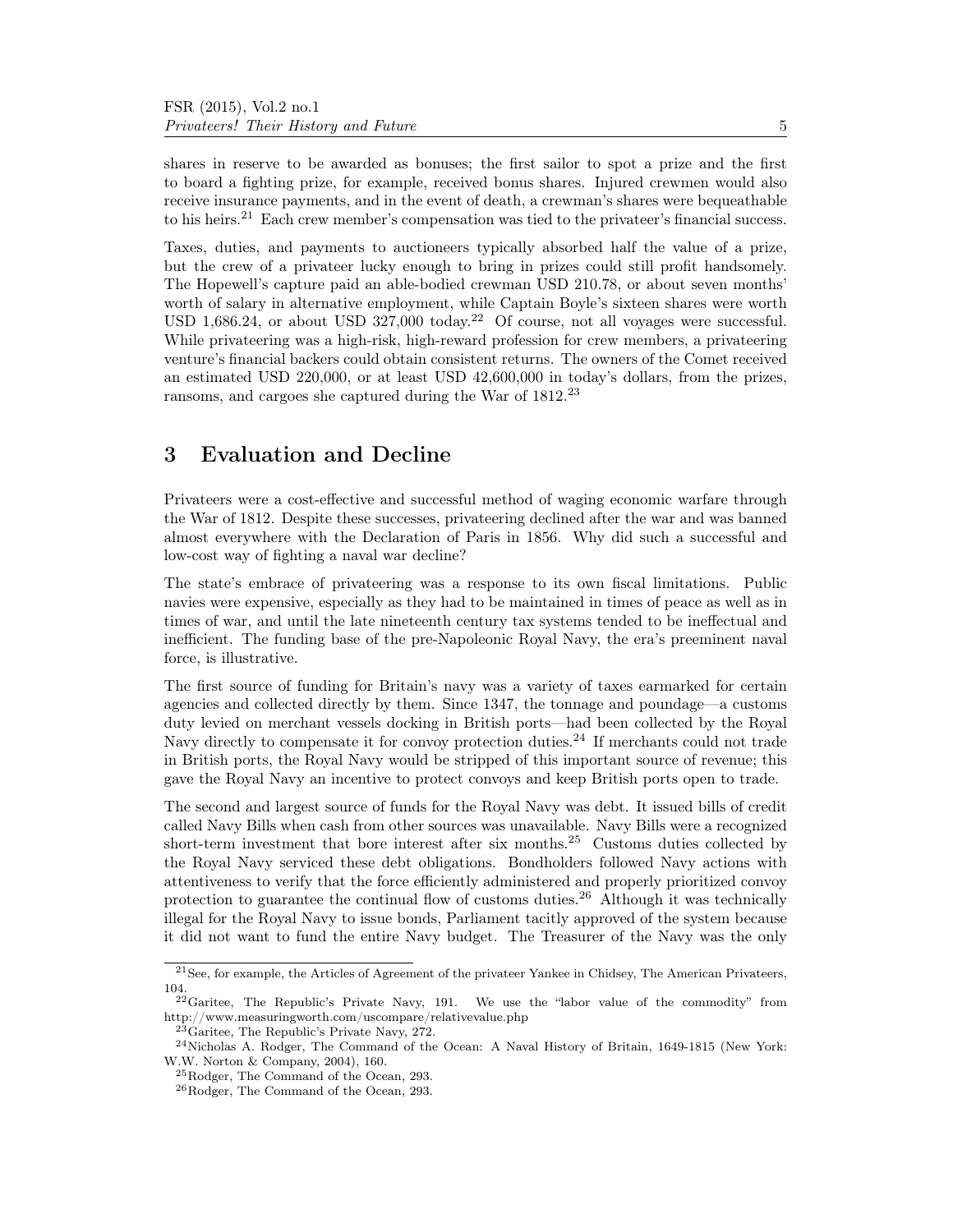public accountant who did not have to produce vouchers or open his books to Parliament.<sup>27</sup> As maintaining its credit rating was vital for the Navy to sell bonds in the future, the fleet's size tended to expand during war as the Navy stretched itself to protect trade and customs duties.

A third source of funding was tax revenue appropriated by Parliament. While Parliament frequently granted monies, paid off Navy Bills, or assumed debts, large portions of Navy expenditures were in practice self-financed. As a consequence, Parliament never completely controlled naval spending.

In the face of fiscal inefficiencies similar to those that plagued Britain, governments everywhere relied on and welcomed the low-cost transformation of merchant vessels into raiders. The privateering system meant that there was always a ready stock of war-fighting ships available that did not require maintenance by the state.

In the United States, opposition to standing armies and navies also motivated the use of privateers. The founders feared standing armies as a threat to liberty. At the constitutional convention, for example, James Madison argued that "A standing military force, with an overgrown Executive will not long be safe companions to liberty. The means of defence against foreign danger have been always the instruments of tyranny at home." $^{28}$  For the founders, the defense of the country was best left to citizens who would take up arms in times of national peril, form militias, overcome the peril, and then to return to their lives.<sup>29</sup> Explaining why the United States would not sign the 1856 Treaty of Paris, William Marcy, Secretary of State, said:

The United States consider powerful navies and large standing armies as permanent establishments to be detrimental to national prosperity and dangerous to civil liberty. The expense of keeping them up is burdensome to the people; they are in some degree a menace to peace among nations. A large force ever ready to be devoted to the purposes of war is a temptation to rush into it. The policy of the United States has ever been, and never more than now, adverse to such establishments, and they can never be brought to acquiesce in any change in International Law which may render it necessary for them to maintain a powerful navy or large standing army in time of peace.<sup>30</sup>

The growing power of the state to collect tax revenue and afford a permanent, large navy in Europe and the United States meant that the cost-saving advantages of privateering became relatively less attractive. Improvements in technology also made privateering less effective. A few extra cannon and men could convert a merchant vessel into a commissioned vessel capable of capturing small prizes, should any cross her trading route. But as military technology developed, substitution between private and military use became more difficult. It was one thing to transform an eighteenth century merchant vessel into a privateer and quite another to build an attack submarine with private capital. The ideological commitment in the United States against standing armies and militarism also faded away.

<sup>27</sup>Rodger, The Command of the Ocean, 370.

<sup>28</sup>Quoted in Max Farrand's Records of the Federal Convention of 1787, Vol. I [1] (1911), 465, available from http://memory.loc.gov/ammem/amlaw/lwfr.html last accessed January 23, 2015.

<sup>&</sup>lt;sup>29</sup>John P. Reid, In Defiance of the Law: The Standing-Army Controversy, The Two Constitutions, and the Coming of the American Revolution (Chapel Hill: University of North Carolina Press, 1981); Leon Friedman, 'Conscription and the Constitution: The Original Understanding', Michigan Law Review, Vol. 67, No. 8 (June 1969), 1493-1552; Arthur Ekirich, Jr., The Civilian and the Military: A History of the American Anti-Militarist Tradition (Oakland: Independent Institute, 2010 2nd Ed.).

<sup>&</sup>lt;sup>30</sup>Quoted in Henry Maine, International Law: A Series of Lectures Delivered Before the University of Cambridge, 1887 (London: John Murray, 1915 2nd Ed.). Available online at Avalon Project: http://avalon.law.yale.edu/subject\_menus/intmenu.asp last accessed January 23, 2015.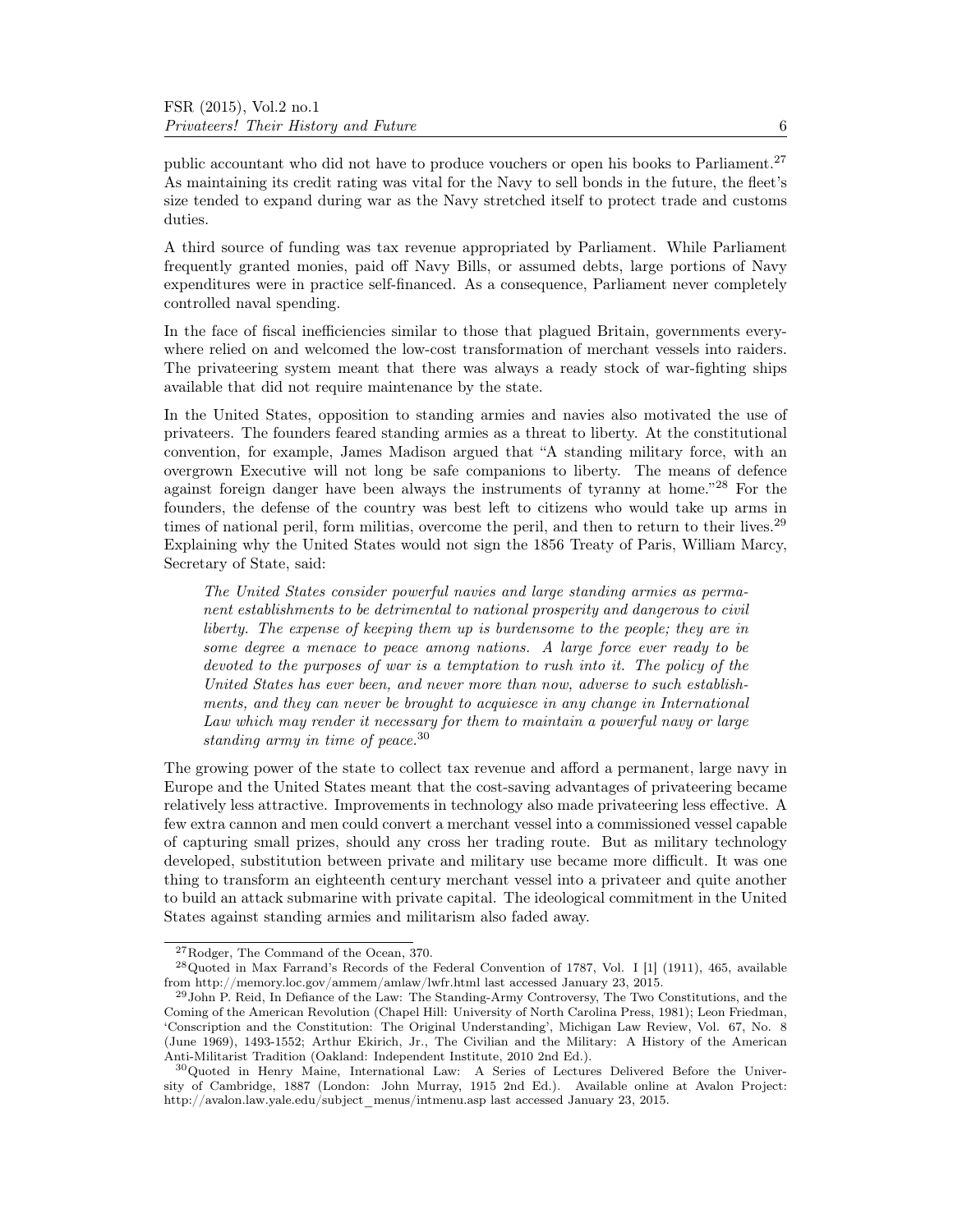Additionally, privateering had always been an imperfect system from the state's point of view. The misalignment of state and privateer incentives created tensions which threatened the potential for privateering to advance national interests. Ransoming and parole benefited privateers and their captures, but it was not always in the interests of their respective governments. A ransomed ship could carry cargo another day and paroled prisoners and prisoner exchanges could release manpower to the enemy. When governments could maintain their own navies, they decided to remove the legal bases for those activities.

The first steps toward outlawing privateering came in the form of assaults on the legal underpinnings of the practice of ransoming and parole. The British government outlawed ransoming as early as 1782, for example, and was followed by the Americans in 1813.<sup>31</sup> The British also began to deny the legitimacy of parole by the end of the War of 1812. The U.S. Congress made parole a comparatively less attractive option by raising the bounty on captured enemy prisoners from USD 20 in 1812 to USD 25 in 1813 and USD 100 in 1814.<sup>32</sup> In March 1813, Congress also offered a substitute for ransom: the U.S. government would pay to any privateer who would "burn, sink or destroy" any armed British vessel half the value of that vessel.<sup>33</sup> In this way, privateers became more and more like government contractors and were redirected toward the goal of committing maximum destruction against the enemy. Eventually, states decided to move away from managing complicated incentives and toward direct command of their own naval power.

The state's increasing ability to directly fund and staff navies also created conflicts with privateering ventures as the two competed to hire experienced sailors.<sup>34</sup> British privateers offered higher wages and better working conditions than the Royal Navy, and drew many of the best trained and most experienced seamen toward privateering. In some instances, armed fights broke out between Royal Navy personnel and privateers competing for sailors.<sup>35</sup> This competition produced large and endemic personnel shortages for the Royal Navy. As a result of this shortage, the Royal Navy relied on impressments, or the kidnapping of experienced sailors and sometimes landsmen, to man its ships. However, because the law exempted privateering crews from impressment, this tactic exacerbated the Navy's manpower shortage by incentivizing experienced sailors to join private ering crews for a lower wage.<sup>36</sup> Once implemented, the outlawing of privateering relieved the manpower shortage.

<sup>31</sup>Garitee, The Republic's Private Navy, 168.

<sup>32</sup>Garitee, The Republic's Private Navy, 168.

<sup>33</sup>Chidsey says the armed qualification was not so important since most ships were armed. Petrie argues that this only applied to official Navy war ships; see Petrie, The Prize Game, 45-46.

<sup>&</sup>lt;sup>34</sup>The Royal Navy and privateers also competed for all forms of ships, naval stores, and armaments. Often the Royal Navy ended up with inferior goods because it refused to pay higher prices. Sir Wager remarked to Admiral Vernon at the start of the War of the Austrian Succession, "We must do as well as we can, but we find great Difficulty in getting Seamen enough for our ships, which has been our Case in all our considerable Sea Armaments"; see Edward Vernon, Original Letters to an honest Sailor (London: 1746), 4. Privateers consumed substantial quantities of war material. One hundred and twenty privateers docked in Liverpool in 1779 had an aggregate tonnage of 31,385 and carried 1,986 guns; see Gomer Williams, History of the Liverpool Privateers and Letters of Marque with An Account of the Liverpool Slave Trade, 1744-1812 (Montreal: McGill-Queen's University Press, 2004), 20. Privateers demanded speedy ships that were also in demand by the Royal Navy. Brigs, schooners, slavers, and sloops were all used in various capacities in the Royal Navy. During the Napoleonic Wars, never less than a quarter of Royal Navy ships were prizes that it had captured; see Nicholas Rogers, The Press Gang: Naval Impressment and Its Opponents in Georgian Britain (London: Continuum Books, 2007) 483.

<sup>35</sup>Rogers, The Press Gang, 82, 85.

<sup>36</sup>Geoffrey J. Marcus, A Naval History of England: The Formative Centuries (Boston: Atlantic Monthly Press, 1961), 374.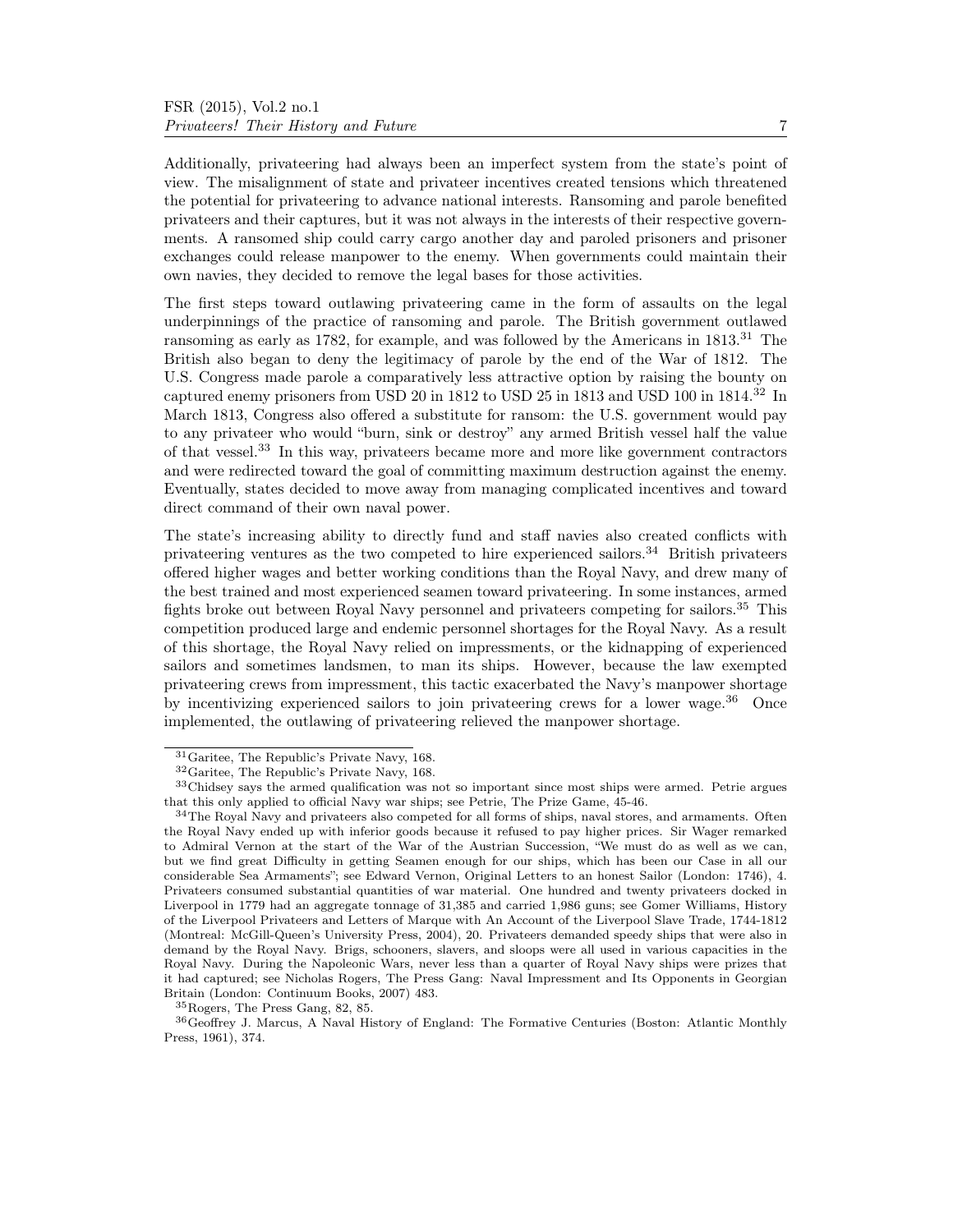### 4 Present Status

The practice of contracting out government functions, such as the manufacturing of uniforms and military equipment, to private firms never disappeared completely and has grown in recent years. For most of the fiscal quarters between 2007 and 2013 in Afghanistan and most quarters from 2008 to 2011 in Iraq, for example, the number of private contractors exceeded the Department of Defense (DOD) workforce.<sup>37</sup> Many contractors are locals who offer noncombat services, including logistical support for U.S. troops. However, significant numbers have also been involved in security operations. In March 2013, for example, there were 108,000 DOD contractors in Afghanistan, of which 18,000 were private security contractors, which compares with 65,700 U.S. troops in the country that month.<sup>38</sup>

The modern U.S. government has used contractors for many of the same reasons privateers were advantageous in the Revolutionary era. Contractors do not need to be hired on permanently and can quickly be called up to meet a crisis or drawn down after the crisis dissipates. Contractors often have specific expertise—language skills or country knowledge today—which are more expensive for the government to maintain on a permanent basis. Additionally, contractors are also more incentive-driven than government bureaucracies, making them relatively nimble and willing to innovate.<sup>39</sup>

To be sure, the use of private contractors has created many of the same tensions as the use of privateers in earlier wars.<sup>40</sup> Private military contractors (PMCs) and the military, for example, compete for soldiers, especially elite soldiers.<sup>41</sup> In 2005, the Pentagon began offering reenlistment bonuses of up to USD 150,000 for special forces personnel.<sup>42</sup> However, the competition for elite personnel is not always zero-sum. Doug Brooks, president of the International Peace Operations Association, observes that the temporary nature of security contracting appeals mainly to special forces soldiers who were otherwise intending to retire—meaning that private contracting could actually increase the supply of soldiers available on the battlefield.

There are other reasons why manpower competition is less of an issue for the U.S. DOD than it was for the Royal Navy. As foreigners are rarely allowed to serve in the U.S. military (the only noncitizens who can enlist, with few exceptions, are lawful permanent residents), but can be hired by private firms, contracting may expand the size of the potential manpower pool. While foreign governments could also hire former U.S. soldiers, thereby offsetting the manpower benefit, in practice the U.S. government remains the largest purchaser of specialized military personnel. Another potentially supply-increasing effect is that more soldiers may decide to join elite military forces because they will be eligible for lucrative

<sup>37</sup>Moshe Schwartz and Jennifer Church, "Department of Defense's Use of Contractors to Support Military Operations: Background, Analysis, and Issues for Congress," CRS Report for Congress R43074, May 17, 2013, Congressional Research Service, Washington, D.C., 24-25.

<sup>38</sup>Schwartz and Church, "Department of Defense's Use of Contractors to Support Military Operations," 2. <sup>39</sup>Congressional Budget Office, "Logistics Support for Deployed Military Forces," CBO Study, October 2005, Congressional Budget Office, Washington, D.C. Blackwater founder Erik Prince's history of Blackwater is useful in recounting how the firm grew quickly by filling a demand for training, intelligence and security services that the police and the military could not supply in response to a series of crises–beginning with the Columbine High School shootings in 1999 and continuing with the attacks on 9/11. See Erik Prince, Civilian Warriors: The Inside Story of Blackwater and the Unsung Heroes of the War on Terror (New York: Portfolio Trade, 2014).

<sup>40</sup>Peter W. Singer, 'Outsourcing War', Foreign Affairs, Vol. 84, No. 2 (March/April 2005), 119-133.

<sup>41</sup>David Isenberg, Shadow Force: Private Security Contractors in Iraq (Westport: Praeger, 2009).

 $^{42}$ Extracts of interview with Doug Brooks at PBS, "Frontline: Private War-<br>ors – Frequently Asked Questions," website, June 21, 2005, available from riors – Frequently Asked Questions," website, June 21, 2005, available from http://www.pbs.org/wgbh/pages/frontline/shows/warriors/faqs/ last accessed January 23, 2015.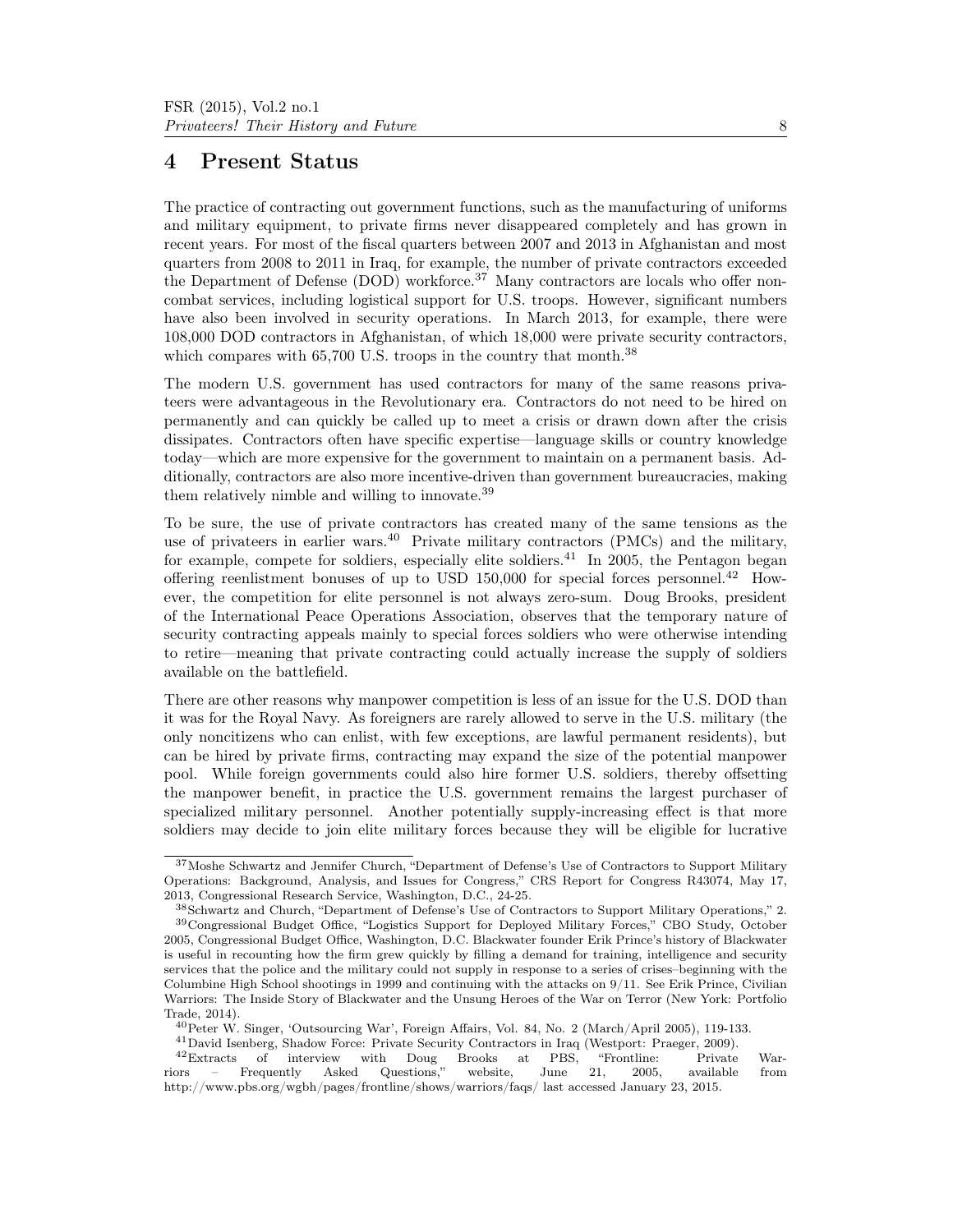employment as a contractor after they are discharged.<sup>43</sup> More generally, one of the main justifications for hiring contractors to support the troops is that it frees up military personnel for combat units.<sup>44</sup>

While the contracting of private firms has benefited the U.S. DOD, some problems have emerged due to their profit-driven structure. The difficulty of writing and monitoring complex contracts means that contractor and government incentives are never perfectly aligned. Privateers in 1813 wanted to capture ships, not sink them (until the U.S. government paid them directly for sinking). Similarly, contractors in Afghanistan were paid to protect convoys of U.S. materiel but may have done so in a way that compromised larger goals.

On the positive side, a U.S. House of Representatives oversight committee reported that the private system worked well in delivering goods:

[T]he Host National Trucking [HNT] providers supply almost all U.S. forward operating bases and combat outposts across a difficult and hostile terrain while only rarely needing the assistance of U.S. troops. Nearly all of the risk on the supply chain is borne by contractors, their local Afghan truck drivers, and the private security companies that defend them. During the Soviet Union's occupation of Afghanistan (1979-1989), by contrast, its army devoted a substantial portion of its total force structure to defending its supply chain. The HNT contract allows the United States to dedicate a greater proportion of its troops to other counterinsurgency priorities instead of logistics.<sup>45</sup>

However, delivering supplies was a means to an end and not an end itself. Many of the contractors, local Afghans employed by the firm, were paying insurgents not to attack the convoys. The payments were effective in accomplishing the contractor's goal—getting the goods delivered—but to the extent that the payments ultimately supported the insurgency they were at cross-purposes with the U.S. mission.<sup>46</sup>

A more general problem is that writing and managing contracts is difficult. Profit-driven systems incentivize private firms to act quickly, lower costs, and innovate, but also to game the system and exploit the buyer. Contracting problems are especially acute when quality is important but difficult to measure. It is relatively easy to judge the quality of goods, for example, but much harder to judge the quality of services like security.

Although contractors are now an indispensable part of any U.S. military operation,<sup>47</sup> the job of writing and managing contracts is not valued within the military as a key aspect of warfighting. Thus the Commission on Wartime Contracting argues that contingency contracting should be raised to the level of other Joint Staff functions like intelligence, plans, and operations.<sup>48</sup> In addition, to avoid problems of waste, fraud and, abuse, there must be greater training in the theory and practice of incentive design.<sup>49</sup>

<sup>43</sup>Suzanne Kelly, 'Confessions of a private security contractor', CNN Security Blog post, December 27, 2011, available from security.blogs.cnn.com/2011/12/27/confessions-of-a-private-security-contractor last accessed January 23, 2015.

<sup>44</sup>Schwartz and Church, 'Department of Defense's Use of Contractors to Support Military Operations', 3. <sup>45</sup>U.S. House Committee on Oversight and Government Reform, "Warlord, Inc.: extortion and corruption along the U.S. supply chain in Afghanistan," report by the majority staff of the Subcommittee on National

Security and Foreign Affairs, June 2010, U.S. House of Representatives, Washington, DC. <sup>46</sup>U.S. House Committee, "Warlord, Inc."

<sup>47</sup>Singer, "Outsourcing War."

<sup>48</sup>Commission on Wartime Contracting, "Transforming Wartime Contracting: Controlling Costs, Reducing Risks," Final Report to Congress, August 2011, U.S. Congress, Washington, D.C.

<sup>49</sup>Tyler Cowen and Alexander Tabarrok, "Managing Incentives," in Tyler Cowen and Alexander Tabarrok, Modern Principles of Economics (New York: Worth Publishers, forthcoming 2016), Chapter 22.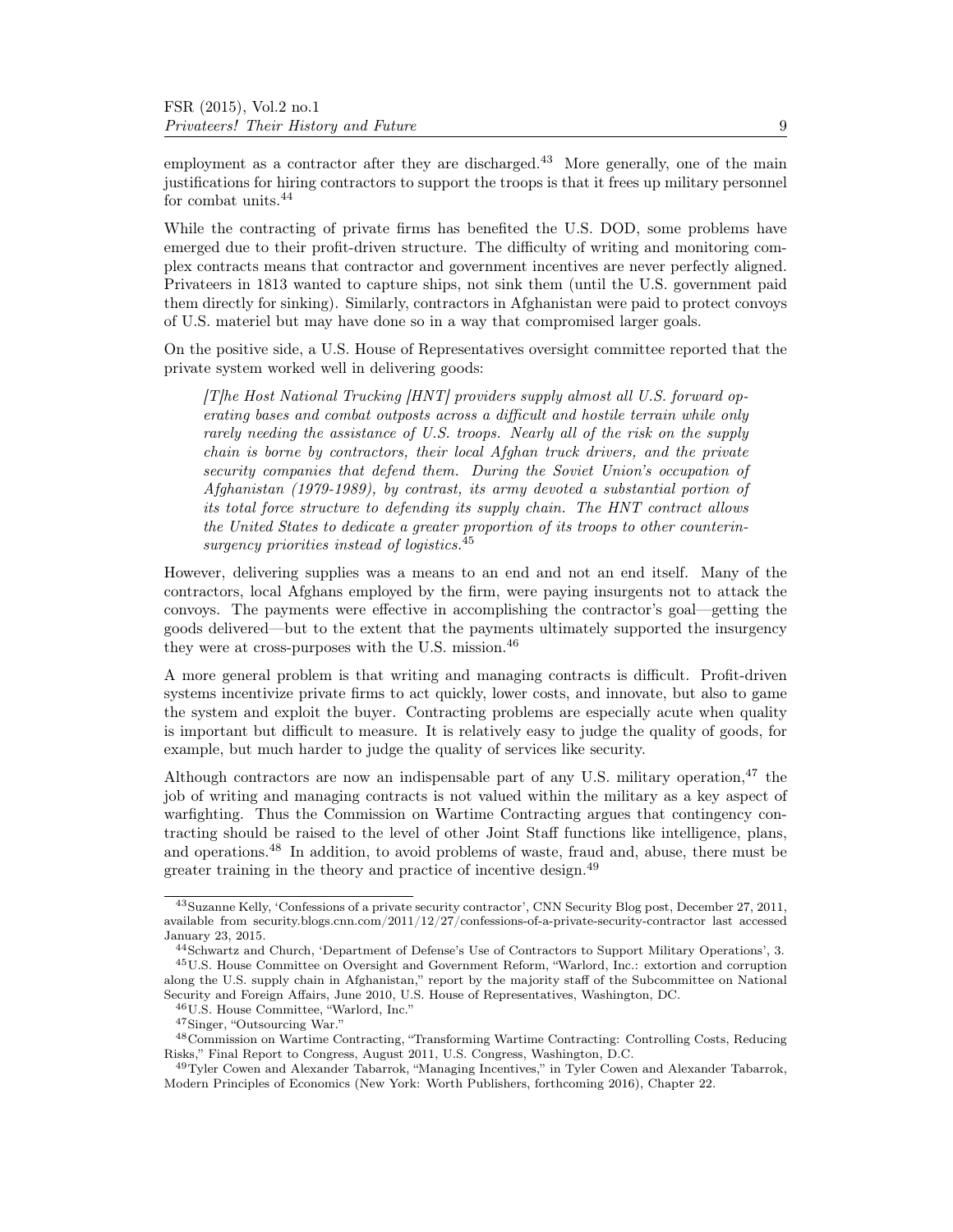Adopting novel contract forms and provisions could better align PMC and government interests. U.S. privateers, for example, were required to purchase performance bonds which could be forfeited in light of bad behavior. Currently, the U.S. military does not require PMCs to purchase bonds, but their use should be evaluated as a way to structure incentives correctly. The French government considered requiring military suppliers to sign performance bonds but the measure was not adopted.<sup>50</sup>

In addition to designing better contracts, the government also needs to monitor PMCs more closely. As the dollar value of contracts skyrocketed in Iraq and Afghanistan, the DOD staff responsible for monitoring PMCs shrank by  $25$  percent.<sup>51</sup> In 2010, each government auditor was responsible for over USD 2 billion of private military contracts.<sup>52</sup>

Finally, and more radically, bounties, another vestige of the privateering system, could also be increased and made available more frequently. The U.S. Department of State's Rewards for Justice program has since 1984 provided USD 125 million to informers around the world who have helped to bring terrorists like Ramzi Yousef, the plotter behind the 1993 World Trade Center attack, Abu Solaiman, Hamsiraji Marusi Sali, and others to justice.<sup>53</sup> The program was expanded in 2013 to allow payments leading to the arrest of individuals wanted by the International Criminal Court.

Within the U.S. criminal justice system, bounties are routinely used not only to incentivize informants, but also to encourage the capture and apprehension of bail jumpers. The incentive approach works: bounty hunters are much more likely to recapture felony defendants who jump bail than police are to re-arrest similar defendants who fail to appear.<sup>54</sup> If rewards on terrorists such as Ayman al-Zawahiri, currently the United States' most wanted, were raised from USD 25 million to USD 250 or USD 500 million, the government would incentivize not only information provision but also active pursuit—a return of true privateering. In conjunction, an international bounty hunter license for war criminals or human rights abusers could be authorized by the United Nations Security Council under its powers to combat threats to international peace and security.<sup>55</sup> Such an authorization could create obligations for states to erect a legal framework to support or tolerate the bounty-hunters' activities.<sup>56</sup> The private pursuit of justice would no doubt be controversial and problematic, but so too have been the wars in Afghanistan and Iraq undertaken to combat terrorism.

<sup>50</sup>White Paper Commission, The French White Paper on Defence and National Security (New York: Odile Jacob, 2008), 267.

<sup>51</sup>Peter W. Singer, "The Regulation of New Warfare," The Politic, February 27, 2010, available from http://thepolitic.org/the-regulation-of-new-warfare-2/ last accessed January 23, 2015.

<sup>52</sup>Singer, "The Regulation of New Warfare."

<sup>53</sup>U.S. Department of State Bureau of Diplomatic Security, 'Rewards for Justice – Success Story', website, December 3, 2014, available from http://www.rewardsforjustice.net/english/hamsiraji\_sali.html last accessed December 4, 2014.

<sup>54</sup>Eric Helland and Alexander Tabarrok, "The Fugitive: Evidence on Public versus Private Law Enforcement from Bail Jumping," Journal of Law and Economics, Vol. 47, No. 1 (April 2004), 93-122; Alexander Tabarrok, "The Bounty Hunter's Pursuit of Justice," The Wilson Quarterly, Vol. 35, No. 1 (Winter 2011), 56–61.

<sup>55</sup>Christopher M. Supernor, "International Bounty Hunters for War Criminals: Privatizing the Enforcement of Justice," Air Force Law Review, Vol. 50, (2001), 215-252.

 $56$ Drawing on the precedent of UN Security Council resolutions 1373 (2001), 1540 (2004), and 2178 (2014), which obligated states to create or improve legal regimes for combatting terrorism, proliferation of weapons of mass destruction, and the movement of foreign fighters.